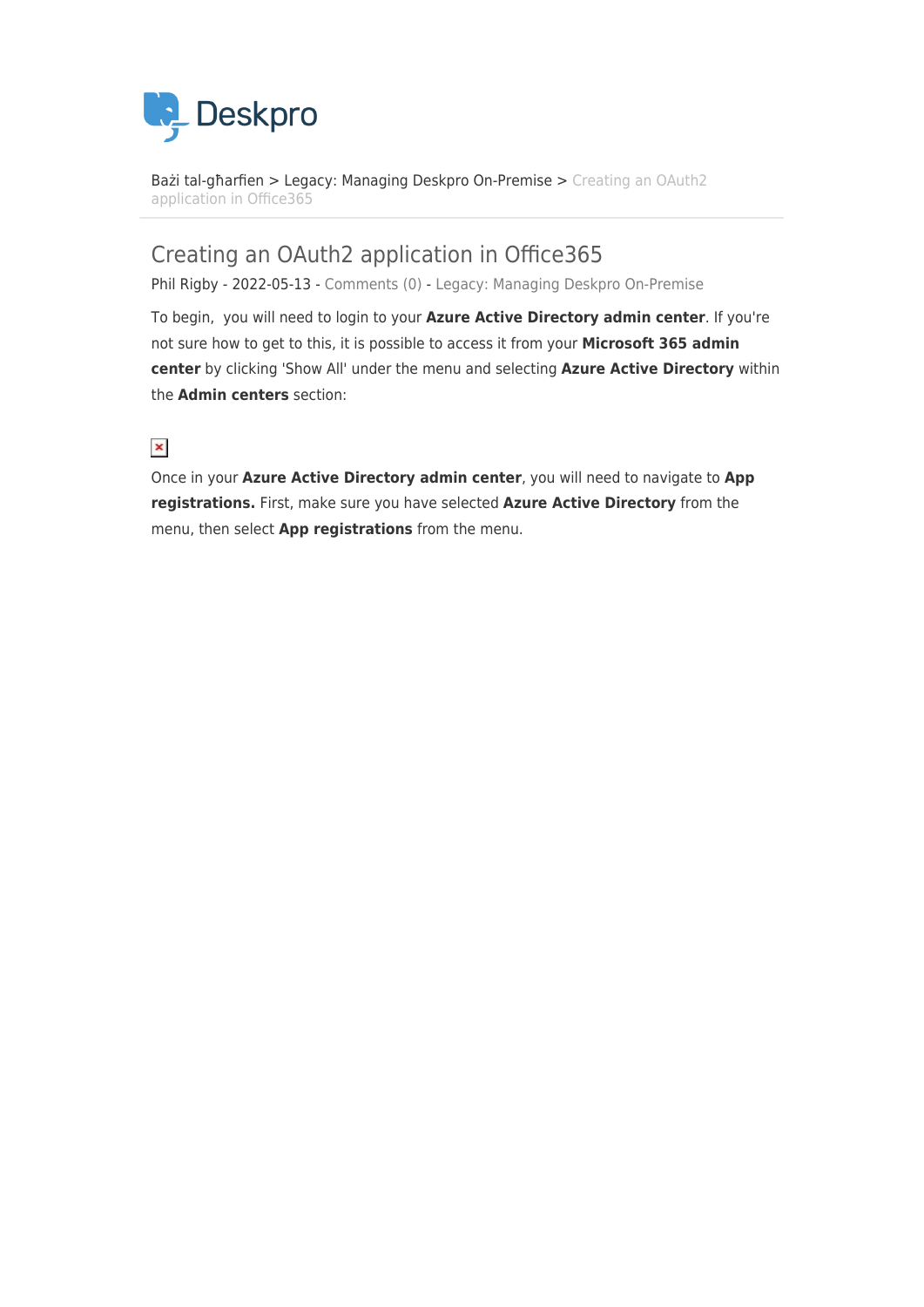| Azure Active Directory admin center                                                   |                                                                                                                                                                                               |  |  |  |
|---------------------------------------------------------------------------------------|-----------------------------------------------------------------------------------------------------------------------------------------------------------------------------------------------|--|--|--|
| ≪<br><b>ZII</b> Dashboard<br>$\equiv$ All services                                    | Dashboard ><br><b>Azure Active Directory</b>                                                                                                                                                  |  |  |  |
| <b>FAVORITES</b><br>Azure Active Directory<br>Users<br><b>Enterprise applications</b> | Overview<br>n.<br>Getting started<br>Preview hub<br><b>X</b> Diagnose and solve problems<br>Manage                                                                                            |  |  |  |
|                                                                                       | Users<br><b>A</b> Groups<br>ÚÞ<br>External Identities<br>Roles and administrators<br>Administrative units<br><b>STAR</b><br>8<br>Enterprise applications<br>Devices<br>App registrations<br>眠 |  |  |  |

We now need to register a new application for your OAuth2 integration. To do this, first select **New registration** at the top of the page.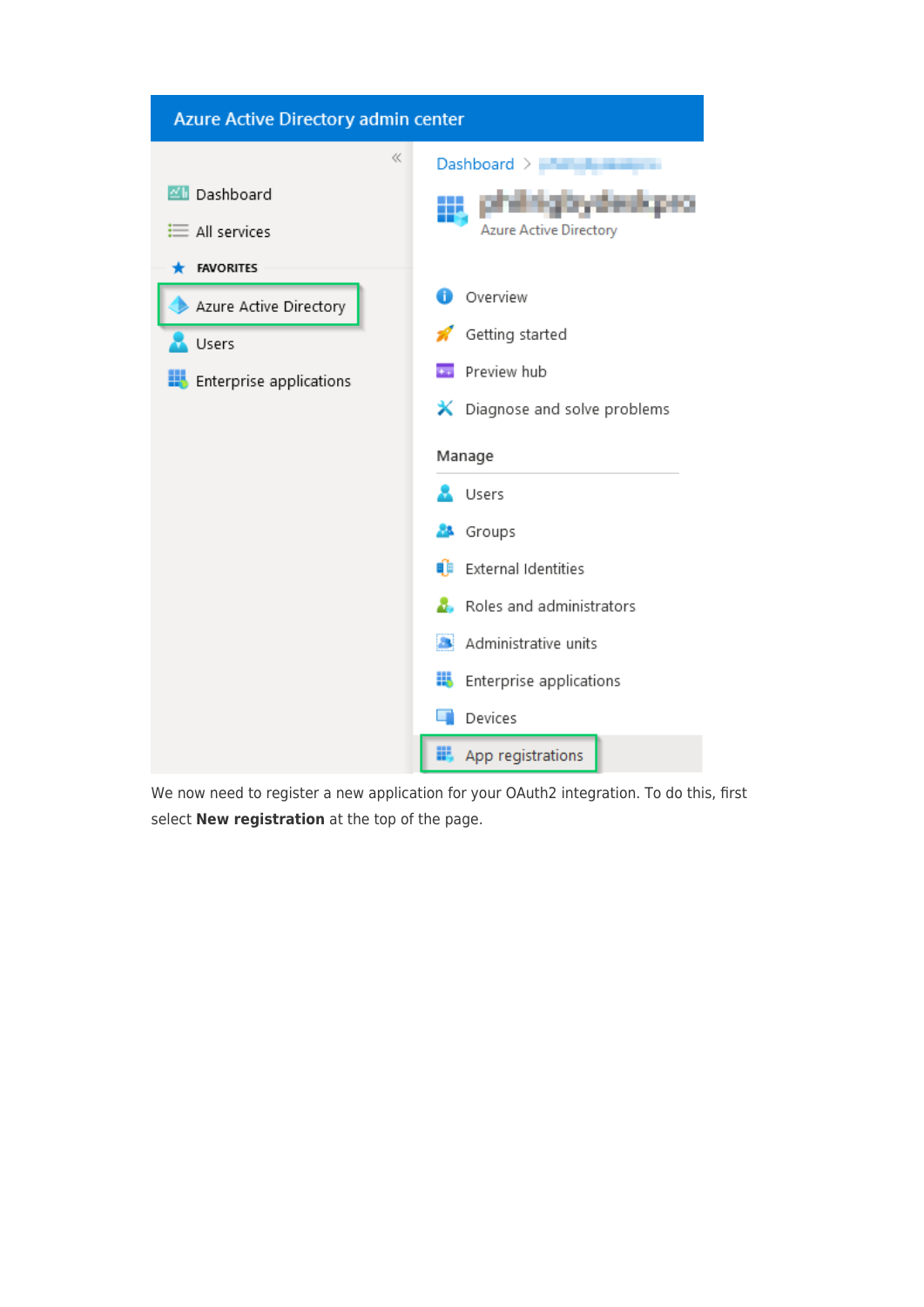# App registrations  $\mathcal{R}$

| New registration                                                        |                    | Endpoints <sup>2</sup> Troubleshooting                         |
|-------------------------------------------------------------------------|--------------------|----------------------------------------------------------------|
| Welcome to the new and improved App registrations (now Ger              |                    |                                                                |
|                                                                         |                    |                                                                |
|                                                                         |                    | Starting June 30th, 2020 we will no longer add any new feature |
| All applications                                                        | Owned applications |                                                                |
| $\varphi$ Start typing a name or Application ID to filter these results |                    |                                                                |
| Display name                                                            |                    |                                                                |
| No results.                                                             |                    |                                                                |

To register an application, you need to fill out the following details:

**Name:** This is an identifying name for the app, so you know where it is used.

**Supported account types**: This requires a Multitenant account, i.e. 'Accounts in any organizational directory (Any Azure AD directory – Multitenant)'

**Redirect URI**: This is where you specify the URI the application will redirect the user after login. For this, you will need to use https://<helpdesk\_url>/admin/office365/token, replacing the <helpdesk\_url> with the URL for your helpdesk. (**Note:** This requires https, so you will need to have configured an SSL certificate for your helpdesk before continuing. – This is standard for Deskpro Cloud accounts)

Once you have filled out the form correctly, click the 'Register' button at the bottom of the page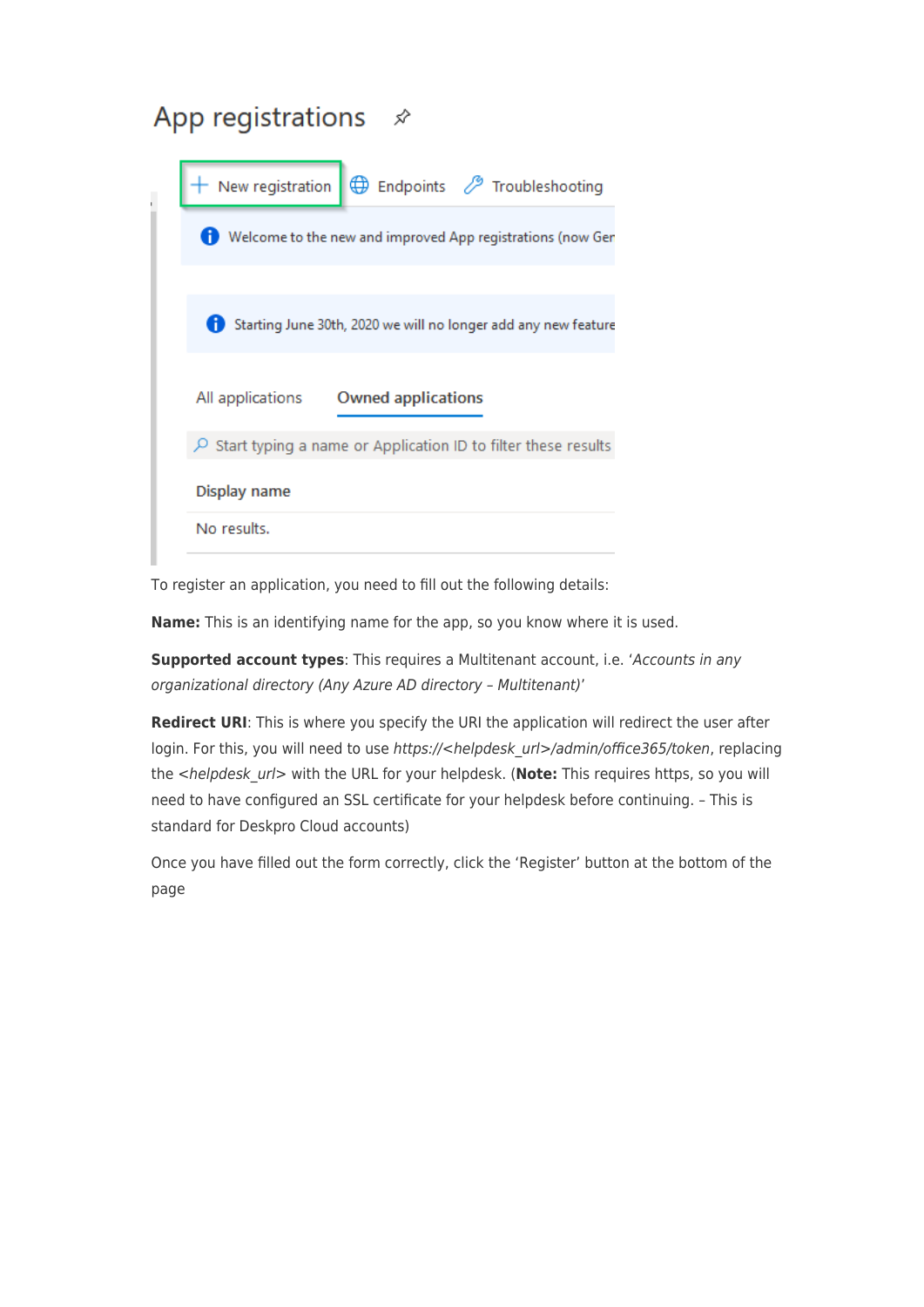Dashboard >  $\frac{1}{2}$  +  $\frac{1}{2}$  +  $\frac{1}{2}$  +  $\frac{1}{2}$  +  $\frac{1}{2}$  +  $\frac{1}{2}$ 

#### Register an application

\* Name

The user-facing display name for this application (this can be changed later).

| Deskpro                                                                                                                                                                                                                    |
|----------------------------------------------------------------------------------------------------------------------------------------------------------------------------------------------------------------------------|
| Supported account types                                                                                                                                                                                                    |
| Who can use this application or access this API?                                                                                                                                                                           |
| Accounts in this organizational directory only (possibilities that is only - Single tenant)                                                                                                                                |
| Accounts in any organizational directory (Any Azure AD directory - Multitenant)<br>œ                                                                                                                                       |
| Accounts in any organizational directory (Any Azure AD directory - Multitenant) and personal Microsoft accounts (e.g. Skype, Xbox)                                                                                         |
| Personal Microsoft accounts only                                                                                                                                                                                           |
| Help me choose<br>Redirect URI (optional)                                                                                                                                                                                  |
| We'll return the authentication response to this URI after successfully authenticating the user. Providing this now is optional and it can be<br>changed later, but a value is required for most authentication scenarios. |
| https://               / admin/office365/token<br>$\checkmark$<br>Web                                                                                                                                                      |
| By proceeding, you agree to the Microsoft Platform Policies rs <sup>7</sup>                                                                                                                                                |
| <b>Register</b>                                                                                                                                                                                                            |

This should now create an app which will be available within the App registrations page.

## App registrations  $\mathcal{R}$

| $\bigoplus$ Endpoints $\bigotimes$ Troubleshooting $\bigcup$ Download (Preview)<br>$+$ New registration                                                                                                                                                                                                                                                                                   |                                 |            | Got feedback?                     |               |
|-------------------------------------------------------------------------------------------------------------------------------------------------------------------------------------------------------------------------------------------------------------------------------------------------------------------------------------------------------------------------------------------|---------------------------------|------------|-----------------------------------|---------------|
| Welcome to the new and improved App registrations (now Generally Available). See what's new and learn more on how it's<br>changed.                                                                                                                                                                                                                                                        |                                 |            |                                   | $\rightarrow$ |
|                                                                                                                                                                                                                                                                                                                                                                                           |                                 |            |                                   |               |
| Œ<br>Starting June 30th, 2020 we will no longer add any new features to Azure Active Directory Authentication Library (ADAL) and<br>Azure AD Graph. We will continue to provide technical support and security updates but we will no longer provide feature<br>updates. Applications will need to be upgraded to Microsoft Authentication Library (MSAL) and Microsoft Graph. Learn more |                                 |            |                                   |               |
| Owned applications<br>All applications                                                                                                                                                                                                                                                                                                                                                    |                                 |            |                                   |               |
| Start typing a name or Application ID to filter these results<br>Ω                                                                                                                                                                                                                                                                                                                        |                                 |            |                                   |               |
| Display name                                                                                                                                                                                                                                                                                                                                                                              | Application (client) ID         | Created on | <b>Certificates &amp; secrets</b> |               |
| Deskpro<br>DE                                                                                                                                                                                                                                                                                                                                                                             | 167071a1-0c9c-43c1-9c 9/24/2020 |            |                                   |               |

If you click on the Display name for the application, you should see a brief overview of the application. From this list, you will need to make a note of the Application (client) ID. You should also confirm that the Redirect URIs specifies that there is at least 1 web redirect in place.

 $\times$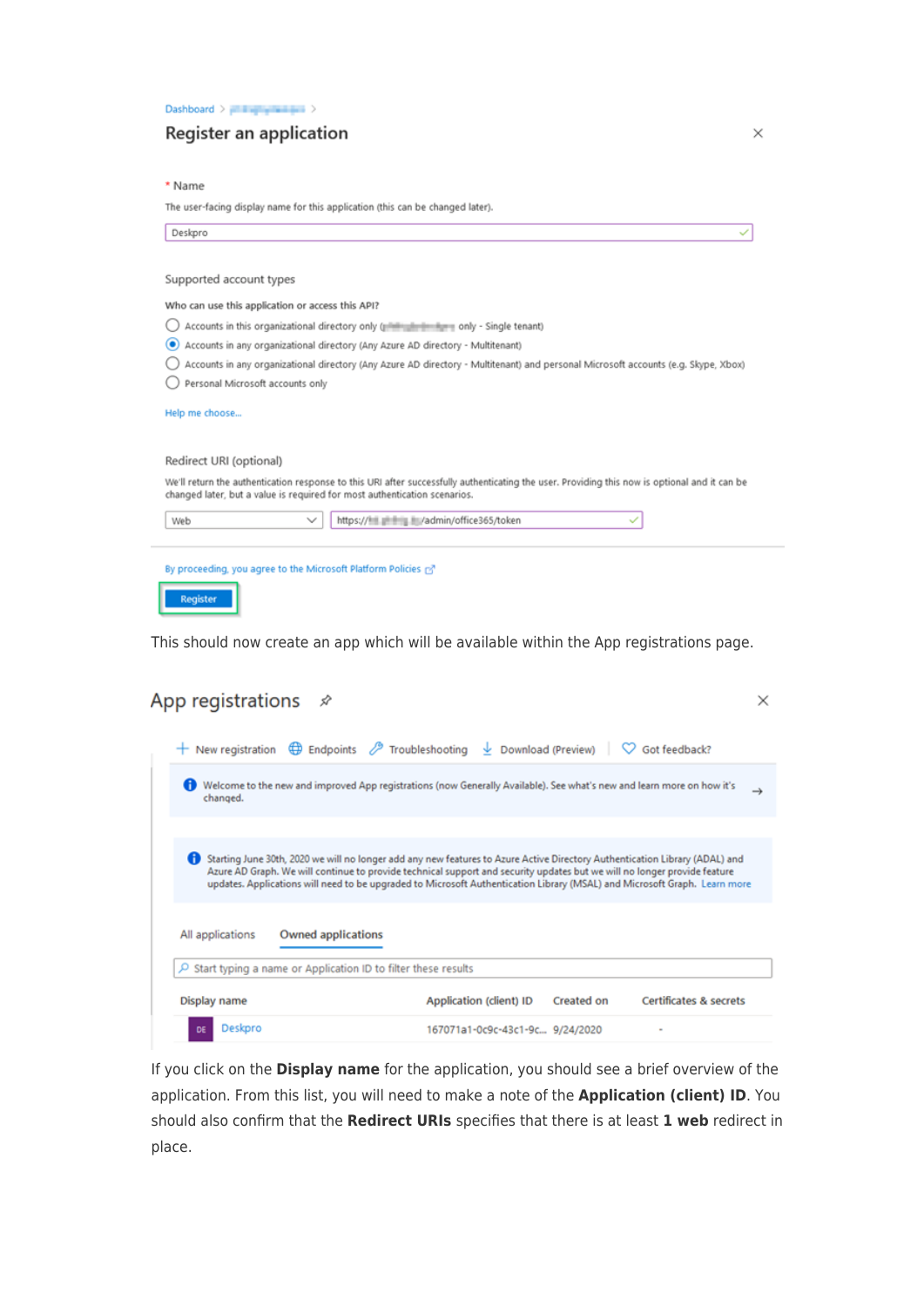| $\wedge$ Essentials                  |                                        |
|--------------------------------------|----------------------------------------|
| Display name                         | Supported account types                |
| Deskpro                              | Multiple organizations                 |
| Application (client) ID              | Redirect URIs                          |
| 167071a1-0c9c-43c1-9c45-6dfd400a33ed | 1 web, 0 spa, 0 public client          |
| Directory (tenant) ID                | Application ID URI                     |
| d0070a32-58f9-456f-933e-cf72e5638957 | Add an Application ID URI              |
| Object ID                            | Managed application in local directory |
| 31072df8-2b84-40ca-b643-1fb97b2d7d3f | Deskpro                                |

We now need to create a client secret in order to connect to the app. Within the App settings, select **Certificates & secrets** from the menu, then select **New client secret** within that page.

|                          | Manage                           |                                                                                                                     |
|--------------------------|----------------------------------|---------------------------------------------------------------------------------------------------------------------|
| $\overline{\phantom{m}}$ | Branding                         |                                                                                                                     |
| ℈                        | Authentication                   |                                                                                                                     |
|                          | Certificates & secrets           |                                                                                                                     |
| Ш                        | Token configuration              |                                                                                                                     |
| ╼                        | API permissions                  |                                                                                                                     |
| œ                        | Expose an API                    |                                                                                                                     |
| 焣                        | Owners                           |                                                                                                                     |
| m                        | Roles and administrators   Previ |                                                                                                                     |
|                          | Manifest                         |                                                                                                                     |
|                          | Client secrets                   |                                                                                                                     |
|                          | application password.            | A secret string that the application uses to prove its identity when requesting a token. Also can be referred to as |
|                          | + New client secret              |                                                                                                                     |

| Description | Expires | Value |  |
|-------------|---------|-------|--|
|             |         |       |  |

No client secrets have been created for this application.

This requires an identifying **description** and an **expiry date** set. These can be whatever you want, but we recommend setting the secret to never expire to prevent you from having to create a new secret and login again when the old secret expires. Click the **'Add'** button to create the secret.